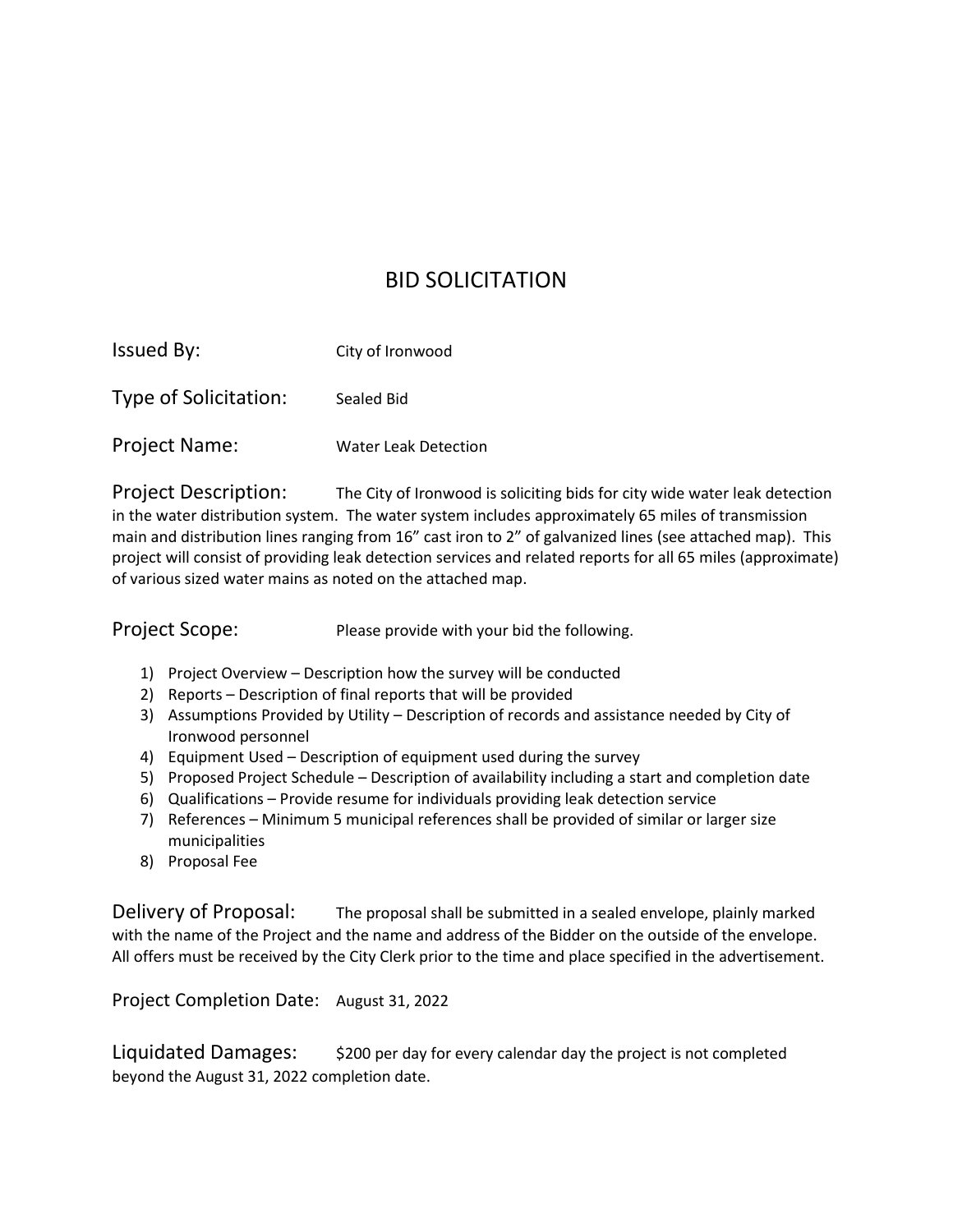Project Understanding: The contractor shall use a correlator to locate and pinpoint leaks. Survey shall be completed by listening on all fire hydrants and all assessable main line valves. No two listening points shall be more than 500' feet apart for non-PVC pipes or 150' for PVC pipes.

Written reports shall include a description on all leaks with their location and estimated water loss to the City of Ironwood. Included with the written report will be a descriptive map of each leak location. The report shall also include all mechanical deficiencies discovered during the leak survey, i.e. broken valves, hydrants and services.

The City of Ironwood will furnish maps of the water system and will identify the location of the main valves. The City of Ironwood will assist as necessary in cleaning out the services and main valve boxes for listening. The City of Ironwood will make available, on a reasonable and periodic basis, certain personnel with a working knowledge of the water system who may be helpful in attempting to locate particularly hard-to-find water valves for listening and for general information about the water system.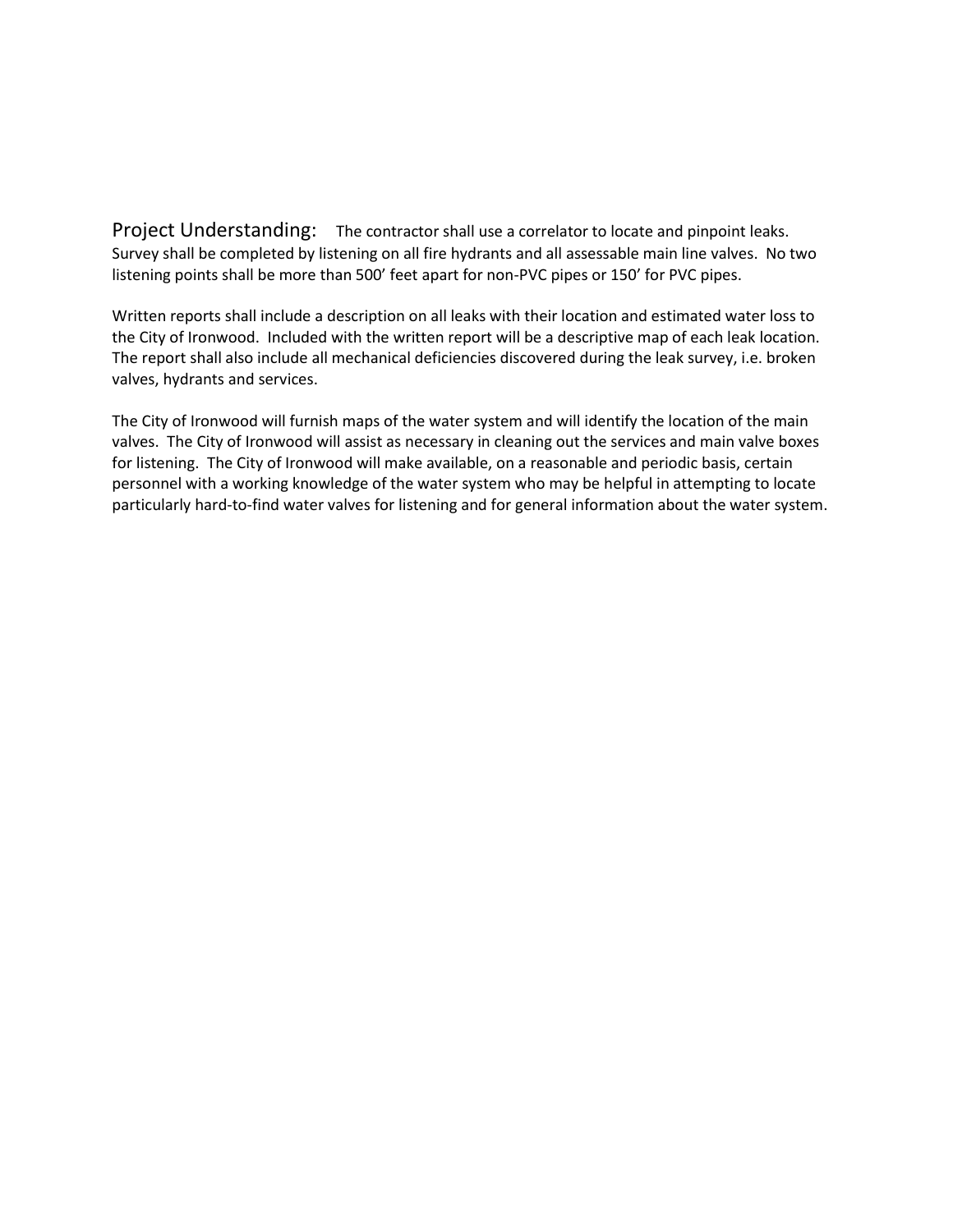## ADVERTISEMENT FOR CITY WIDE WATER LEAK DETECTION SURVEY

The City of Ironwood is soliciting bids for a city wide water leak detection survey.

Sealed offers will be received by the Ironwood City Clerk, 213 South Marquette Street, Ironwood, MI 49938, until 11:00 A.M. local time, Friday May 13, 2022.

Bid Documents may be obtained from the Ironwood City Clerk, Memorial Building, Ironwood, MI 49938 or by visiting www.cityofironwood.org/government/projects.

The City of Ironwood reserves the right to accept or reject any and all bids. For more information contact Bob Tervonen, Utilities Manager, at 906-932-5050 x111.